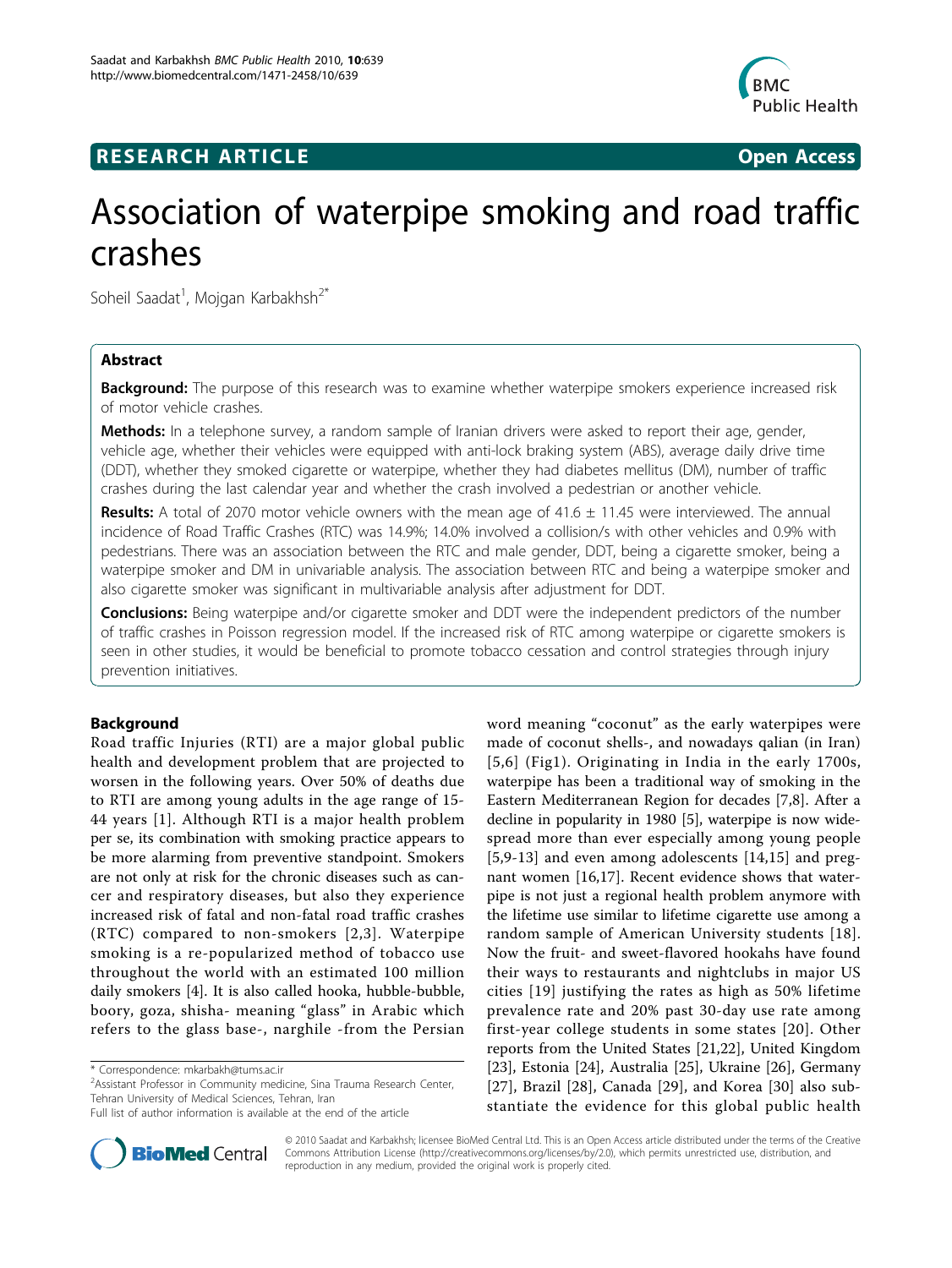<span id="page-1-0"></span>

threat. Generally speaking, the burden seems to be huge and increasing due to smoking-related harms, unrealistic risk perception and socio-cultural acceptability [\[5](#page-4-0)[,31,32\]](#page-5-0).

In this time of injury epidemic [[33](#page-5-0)] and growing waterpipe use, no previous investigations have answered the question of whether waterpipe is a contributor to this rising injury burden. The purpose of this research was to examine whether waterpipe smokers experience increased risk of motor vehicle crash.

#### Methods

In this cross-sectional study, a telephone survey was arranged over a random sample of Iranian drivers. The telephone numbers of drivers were collected from Iranian Central Insurance Organization which has the information of all drivers who have purchased the compulsory third party vehicle insurance contracts. In Iran, third party vehicle insurance coverage is mandatory for all vehicles. Thus, as soon as a person buys an automobile and insures it, the insurance company reports the customer's record to the Central Insurance Organization.

A total of 3000 car owners were selected randomly from all over the country. They were informed about the general objectives of the research and were asked if they were willing to participate. Of the 3000 contacted car owners, 346 were excluded as they declared they just owned the car and did not drive. Of the remaining

2654 drivers, 2070 were willing to participate (response rate: 78.3%).

These drivers were asked to report their age, gender, vehicle age, whether their vehicles were equipped with anti-lock braking system (ABS), average daily drive time (DDT), whether they smoked cigarette or waterpipe (we did not mean smoking during driving, but habitual smoking, regardless of situation and time), whether they had diabetes mellitus (DM), number of traffic crashes during the last calendar year and whether the crash involved a pedestrian or another vehicle. To facilitate recalling the number of crashes during the study period, the survey was performed at the last ten days of Persian calendar year.

Interviewers were trained for this telephone interview and a detailed guideline was provided indicating how to explain about the research nature of the study and ask every specific question. The interview team consisted of four interviewers and a supervisor who was responsible for quality assurance of interviews according to the provided guideline.

If a target driver was not accessible at the first attempt, the interviewers tried again for two more other times and then in the case of unavailability, substituted him/her with the next person in the list of randomly selected drivers.

Data was entered twice and any discrepancy was sought referring to original paper records. Crude odds ratio (OR) was calculated to compare collisions between smokers and non-smokers; Mantel-Haenszel method was used to calculate adjusted odds ratio in tabular analysis. A Poisson regression model was used to assess the association of number of collisions with being a smoker while controlling the effect of age, gender, vehicle age, ABS, DDT and DM. STATA 8 software was used for data analysis.

#### Ethical Approval

The proposal of this research was approved by the ethical committee of Sina Trauma Research Center affiliated to Tehran university of Medical Sciences.

#### Results

A total of 2070 motor vehicle owners were interviewed over the phone. About 14.9 (95% CI: 13.4 - 16.5) percent ( $n = 308$ ) reported at least one RTC during the last calendar period: 14.0% involved collision/s with other vehicles and 0.9% involved collisions with pedestrians (Table [1\)](#page-2-0).

The basic characteristics of responders who reported at least one traffic crash in comparison with those who did not report any is displayed in table [2.](#page-2-0)

The association between gender and the involvement in a crash was not statistically significant after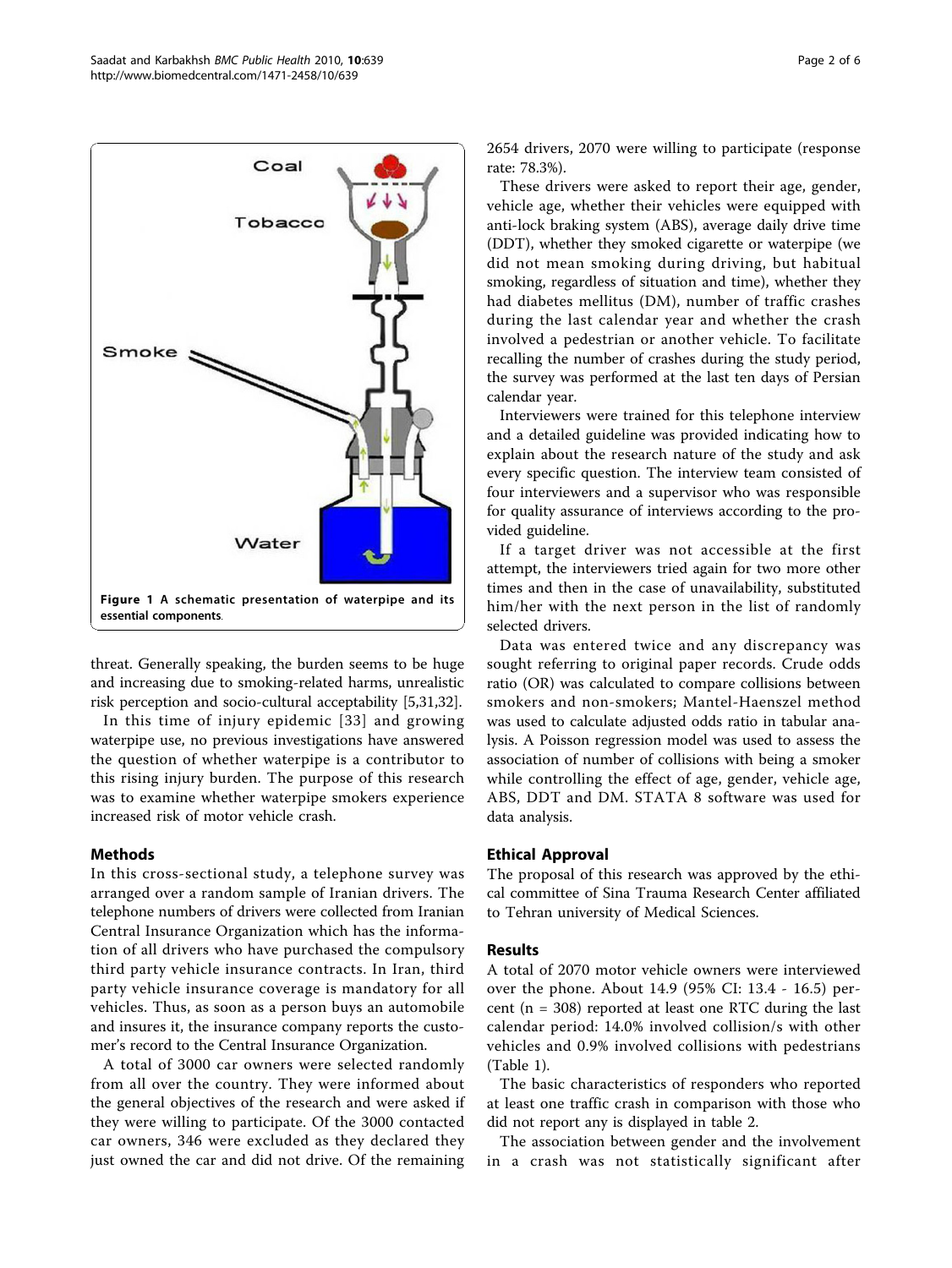<span id="page-2-0"></span>Table 1 Frequency distribution of study participants according to the number of collisions during the preceding year

| N of collisions with another<br>vehicle N (%) | N of collisions with<br>Pedestrian N (%) | Total       |             |
|-----------------------------------------------|------------------------------------------|-------------|-------------|
|                                               |                                          | $^{()}$     |             |
| 3                                             | 0(0)                                     | 2(0.1)      | 2(0.1)      |
| $\mathcal{P}$                                 | 0(0)                                     | 44(2.1)     | 44 $(2.1)$  |
|                                               | 2(0.1)                                   | 244 (11.8)  | 246 (11.9)  |
| $\Omega$                                      | 16(0.8)                                  | 1762 (85.1) | 1778 (85.9) |
| Total                                         | 18 (0.9)                                 | 2052 (99.1) | 2070 (100)  |

adjustment for DDT (Mantel-Haenszel OR: 0.63 - 2.01). Diabetic drivers were older (50.0  $\pm$  10.22) than non diabetics  $(41.2 \pm 11.37)$  and the difference was statistically significant ( $P < 0.001$ ). The association between DM and RTC was not statistically significant after adjustment for DDT (Mantel-Haenszel OR: 0.92 - 3.26). Being cigarette smoker showed a significant association with having a crash even after adjustment for DDT (Mantel-Haenszel OR: 1.02 - 2.11).

The association between being a waterpipe smoker and having a crash also remained statistically significant after adjustment for DDT (Mantel-Haenszel OR: 1.27 - 3.35).

The result of Poisson regression representing the association of number of traffic accidents with being cigarette smoker, being waterpipe smoker, DDT, gender and DM is displayed in table [3](#page-3-0).

The variables remaining in the Poisson regression model reduced to those represented in table [4](#page-3-0) after removing DM and gender which failed to achieve statistical significance in the multivariable analysis.

#### **Discussion**

Our study is among the first to show the higher risk of RTC in waterpipe smokers, yet the mechanisms of this finding need to be studied further. The mechanism(s) might be partially similar to cigarette smoking. The association of smoking and RTC has been demonstrated in some prior studies. Studies from Spain and also the United States have shown smokers to have a 50 percent higher risk of RTC than nonsmokers [[34,35\]](#page-5-0). In the study from the US which was on subjects attending a driving safety course, this surplus remained even after controlling for the effect of age, education, alcohol consumption and driving experience [[35\]](#page-5-0). Another study from Canada showed that 30-39 year old males who had been at-fault in crashes were 1.5 times more likely to be

Table 2 The basic characteristics of responders who reported to have at least one traffic crash during the preceding year in comparison with those who did not report any crashes

| Variable                 | Levels          |                    | Any RTC 308 (14.9%) No RTC 1762 (85.1%) Total N (%) |                  | Odds Ratio(0.95 CI)                       | P value |
|--------------------------|-----------------|--------------------|-----------------------------------------------------|------------------|-------------------------------------------|---------|
| Gender                   | Male            | 266 (15.4)         | 1459 (84.6)                                         | 1724 (83.3)      | M/F: 1.61 (1.10 - 2.43)                   | 0.012   |
|                          | Female          | 34 (10.1)          | 301 (89.9)                                          | 346 (16.2)       |                                           |         |
|                          | Missing         | 8                  | $\overline{2}$                                      |                  |                                           |         |
| daily drive time (DDT)   | $>12$           | 0(0.0)             | 52 (100.0)                                          | 52(2.6)          | Mantel-Hanszel OR: 1.03 (0.91-1.17) 0.011 |         |
|                          | $8.1 - 12$      | 15(11.3)           | 118 (88.7)                                          | 133 (8.4)        |                                           |         |
|                          | $3.1 - 8$       | 103(21.5)          | 376 (78.5)                                          | 479 (30.3)       |                                           |         |
|                          | $1.1 - 3$       | 127 (14.4)         | 755 (85.6)                                          | 882 (43.8)       |                                           |         |
|                          | $\leq$ 1        | 60 (12.7)          | 410 (87.3)                                          | 470 (23.3)       |                                           |         |
|                          | Missing         | 3                  | 51                                                  |                  |                                           |         |
| vehicle age              | $\geq$ 5 Yrs    | 77 (16.9)          | 378 (83.1)                                          | 455 (22.4)       | $1.22$ ( 0.91 - 1.63)                     | 0.168   |
|                          | $< 5$ Yrs       | 226 (14.3)         | 1353 (85.7)                                         | 1579 (77.6)      |                                           |         |
|                          | Missing         | 5                  | 31                                                  |                  |                                           |         |
| <b>ABS Brakes</b>        | No              | 191 (10.5)         | 1636 (89.5)                                         | 1827 (92.7)      | $0.64$ $(0.39 - 1.09)$                    | 0.070   |
|                          | Yes             | 22 (15.4)          | 121 (84.6)                                          | 143(7.3)         |                                           |         |
|                          | Missing         | 95                 | 5                                                   |                  |                                           |         |
| <b>Cigarette smoking</b> | Yes             | 82 (20.9)          | 311 (79.1)                                          | 393 (19.3)       | $1.68$ $(1.25 - 2.25)$                    | < 0.001 |
|                          | <b>No</b>       | 223 (13.5)         | 1424 (86.5)                                         | 1647 (80.7)      |                                           |         |
|                          | Missing         | 3                  | 27                                                  |                  |                                           |         |
| Water pipe smoking       | Yes             | 42 (27.8)          | 109 (72.2)                                          | 151(7.4)         | $2.41(1.61 - 3.57)$                       | < 0.001 |
|                          | No              | 260 (13.8)         | 1629 (86.2)                                         | 1889 (92.6)      |                                           |         |
|                          | Missing         | 6                  | 24                                                  |                  |                                           |         |
| <b>Diabetes</b>          | <b>Diabetic</b> | 14 (25.9)          | 40(74.1)                                            | 54 (2.6)         | $2.07(1.02 - 3.97)$                       | 0.030   |
|                          | Non diabetic    | 220 (14.4)         | 1304 (85.6)                                         | 1524 (73.6)      |                                           |         |
|                          | Don't know      | 74 (15.0)          | 418 (85.0)                                          | 492 (23.8)       |                                           |         |
| Driver's age             |                 | 41.8 $(\pm$ 11.53) | 40.7 ( $\pm$ 11.05)                                 | $41.6 \pm 11.45$ |                                           | 0.881   |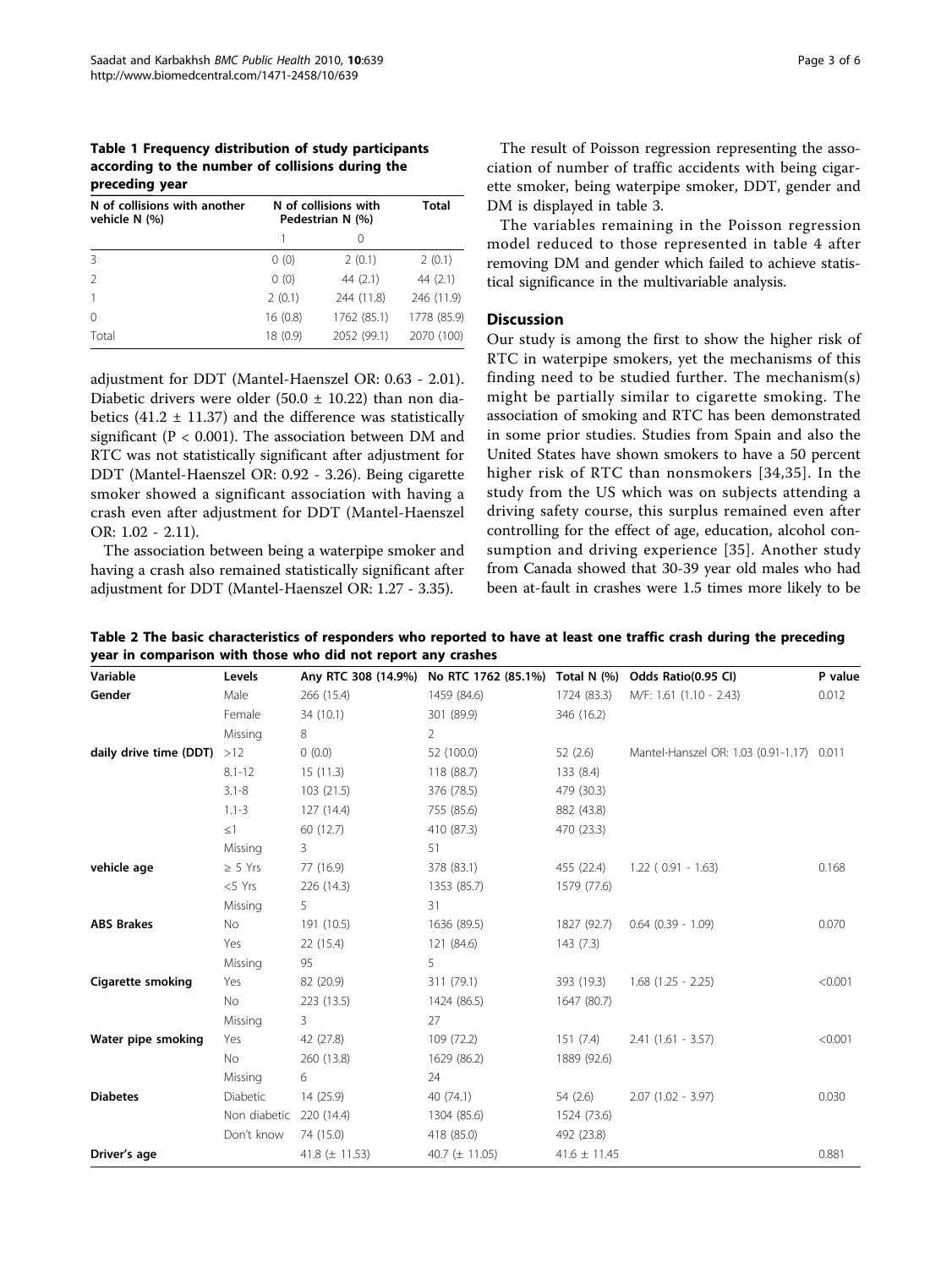<span id="page-3-0"></span>Table 3 Factors associated with the number of crashes in Poisson model

|         |       | P Value                    |
|---------|-------|----------------------------|
| 0.34    | 0.159 | 0.035                      |
| 0.44    | 0216  | 0.042                      |
| 0.18    | 0.066 | 0.007                      |
| 0.33    | 0.298 | 0.274                      |
| $-0.05$ | 0.244 | 0.825                      |
| -213    | 0.478 | 0.000                      |
|         |       | Coefficient Standard Error |

smokers [[36](#page-5-0)]. Other studies have shown this risk to be higher for smoking while driving. In a Montreal study, drivers involved in MVCs resulting in injury or death were 1.75 more likely to have been smoking at the time of crash than matched controls [[37\]](#page-5-0). However, our study did not focus on smoking while driving, but being a smoker at all.

The relationship between smoking and RTC seems to be far from distraction and carbon monoxide effect on the driver as the risk exists regardless of whether drivers refrain from smoking while driving or not [[34](#page-5-0)]. Other mechanisms which have been implicated are as follow: cognitive impairments secondary to chronic nicotine exposure, risk taking and sensation seeking behaviors [[38,39](#page-5-0)], smoke-induced eye blurring and cough and the resultant fatigue [[40](#page-5-0),[41\]](#page-5-0) and even decreased vision of smokers due to deposited smoke on the automobile windshield [[36\]](#page-5-0). Prior injury history and risky behaviors such as seat belt non-use have also been reported to be more common in smokers [[2\]](#page-4-0).

The prevalence of waterpipe and cigarette smoking might be different in diabetics compared with nondiabetics,as diabetics are usually prohibited from smoking to decrease the risk of heart ischemia. Therefore, we adjusted the association of RTC and smoking for the effect of DM and we noted that the association was in place regardless of DM.

It has been shown that DM drivers have higher rates of RTC [[42](#page-5-0),[43](#page-5-0)]. We observed the same result in univariable analysis but the association failed to achieve statistical significance after adjustment for DDT. Although this study was not designed to study the association of DM and the risk of RTC, it seems that DDT modifies such an association. A reason for increased risk of RTC in

Table 4 Poisson regression coefficients after removing DM and gender

|      |       | <b>P</b> Value             |
|------|-------|----------------------------|
| 0.33 | 0.152 | 0.029                      |
| 0.49 | 0.201 | 0.014                      |
| 0.15 | 0.064 | 0.022                      |
| -214 | 0.168 | 0.000                      |
|      |       | Coefficient Standard Error |

DM drivers is hypoglycemia [[43\]](#page-5-0).The risk of hypoglycemia may be increased by longer driving. If this is the case, limiting DDT for DM drivers should be considered in order to control the risk of RTC. This needs to be addressed in future studies.

The percentage of RTCs among car owners reported by drivers (13.4% - 16.5%) is similar to national reports of the Iranian Central Insurance Organization. During the Persian year of 1386 (20 March 2007 - 19 March 2008), 11,534,657 third party insurance contracts were sold in Iran and in 1,538,593 cases (13.3%) it resulted in claims for compensation [[44](#page-5-0)]. Assuming that drivers who had a mild TRC did not refer to Insurance companies to claim for compensation (to keep their records clean and avoid time consuming bureaucratic processes), the slightly higher rate of RTCs reported by car owners in our study could be considered consistent with above mentioned national statistics. The prevalence of smoking was similar to other studies [\[45\]](#page-5-0). These similarities make it unlikely that the study sample is different from target population.

We noted lower incidence of RTCs reported by female drivers. However, the association between gender and having a crash did not remain statistically significant after adjustment for DDT. Longer DDT may play a central role in increased total RTCs among male drivers. Most of professional drivers (taxi or truck drivers) in Iran are male and they are expected to drive for longer durations of time than other drivers. In addition, we see that in Iran, men generally tend to drive more than women even if their jobs are not related to driving. In our research, adjustment for the DDT removed the potential association with gender. Throughout the world, numerous studies have already demonstrated that men have higher road traffic related death and mortality rates. Nevertheless, the association between gender and involvement in road crashes is less consistent in different studies. This sounds tangible as being injured in a road crash is a function of risk, risk exposure and also the severity of exposure. For instance, in a study based on crash involvement rates per vehicle-mile of travel in the US, male drivers had higher risks of experiencing fatal crashes, while women had higher rates of involvement in injury crashes and all police-reported crashes [[46](#page-5-0)]. Another study also demonstrated young males to be more likely than young females to contribute to crash deaths [[47\]](#page-5-0). This is while another study from Slovenia has highlighted the increasing role of women in RTCs [\[48\]](#page-5-0).

During the tabular analysis, adjustment for the effect of DDT diminished the association between RTC and most of the independent variables of this study. However, the association remained statistically significant in the case of cigarette smokers and waterpipe smokers.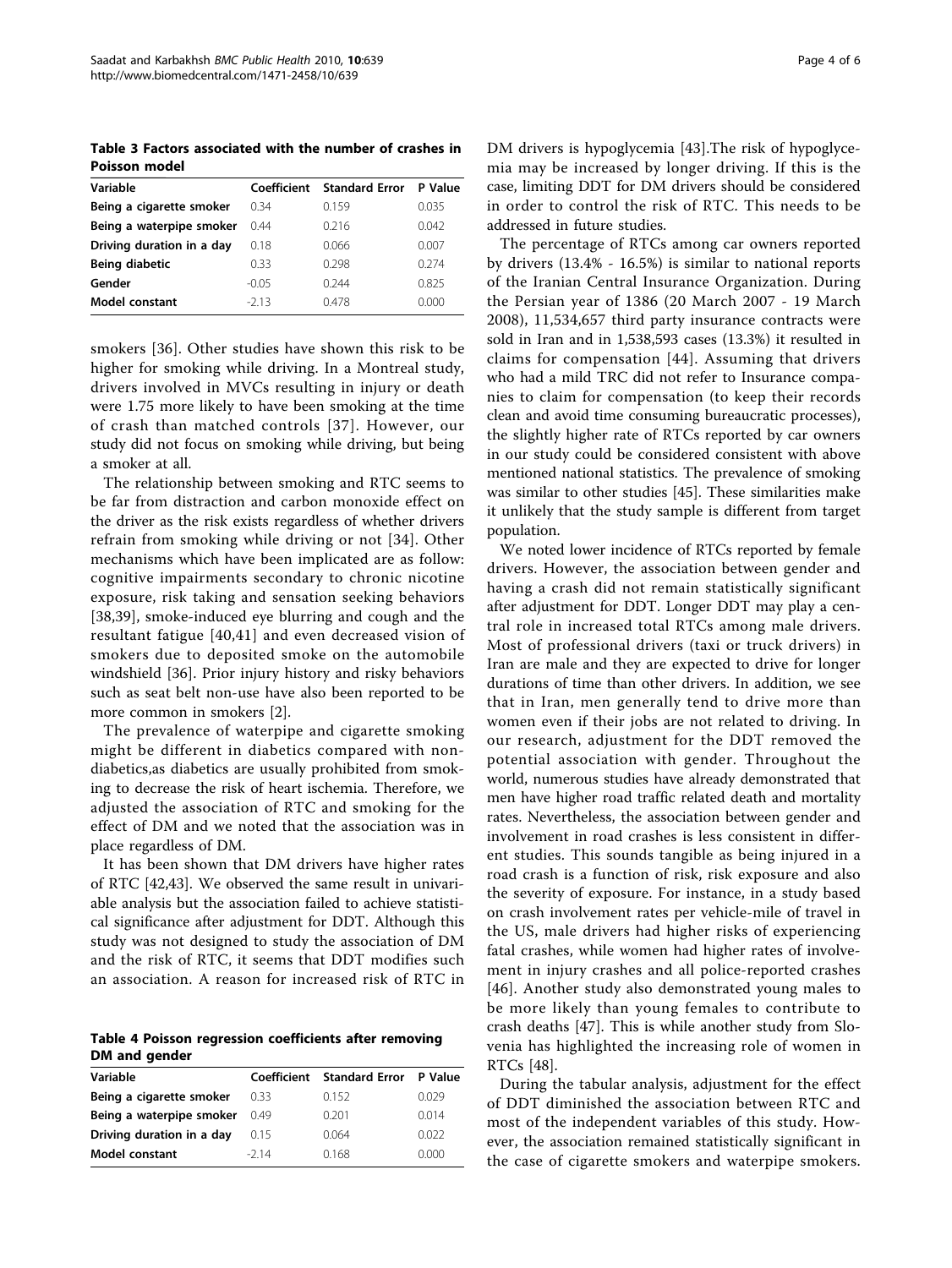<span id="page-4-0"></span>We conclude that the association between these two variables and the RTC is more stable compared to DM, gender, ABS, driver's age and car age.

The prevalence of RTCs in drivers who reported smoking both cigarette and waterpipe was more than those who reported only waterpipe smoking which was itself more than those who smoked only cigarette. The association of RTC with waterpipe smoking was independent from cigarette smoking and also stronger than that as it is evident in tables [2](#page-2-0)[,3](#page-3-0) and [4.](#page-3-0)

Some facts increase the policy implications of this study. Iran has one of the highest death rates due to road traffic crashes throughout the world (44 per 100,000) with the highest Disability Adjusted Life Years (DALYs) among young people(age group of 25 - 34 years), with male to female ratio of about four to one [[49\]](#page-5-0). A total of 209,923 deaths from RTCs have been recorded in Iran from 1997 to 2006 [\[50\]](#page-5-0).

Our study had some limitations. In a telephone survey, people who do not have a telephone line have no chance to appear in the sample. This potential shortcoming does not seem to be a major source of bias in this study as in Iran, nearly all people who own a car, have also telephone at home/work. As another limitation, we were not able to verify the information provided by participants from any other sources.

#### Conclusion

This study showed the independent association between out-of-the wheel waterpipe smoking and having road traffic crashes and also the number of crashes. Further research is necessary to show the exact mechanisms that render waterpipe smokers to have higher number of crashes. In addition, the association shown in this manuscript is not necessarily a causative one. For instance, "clustering of high risk behaviors" in people can be proposed as a potential explanation: people who smoke waterpipes are more likely to be more careless drivers; as they might prefer driving with high speeds and driving under the influence of drugs and alcohol. Unfortunately, the data collected in this study are not sufficient to test this hypothesis of risk factor clustering in drivers who smoke waterpipes.

If the increased risk of RTC among waterpipe or cigarette smokers is seen in other studies, it would be beneficial to promote tobacco cessation and control strategies through injury prevention initiatives.

#### Acknowledgements

This study was supported by Sina Trauma Research Center affiliated to Tehran University of Medical Sciences. Authors appreciate the central insurance of Iran for providing the phone numbers of third party vehicle insurance contracts owners and Ms Mariam Ghahramani for supervising the interviewers.

#### Author details

<sup>1</sup> Research Assistant Professor in Epidemiology, Sina Trauma Research Center Tehran University of Medical Sciences, Tehran, Iran. <sup>2</sup>Assistant Professor in Community medicine, Sina Trauma Research Center, Tehran University of Medical Sciences, Tehran, Iran.

#### Authors' contributions

SS proposed the idea for this study, designed the project, analyzed the data and participated in drafting and finalizing the manuscript. MK participated in data analysis and manuscript preparation and submission. Please indicate that both authors read and approved the final manuscript.

#### Competing interests

The authors declare that they have no competing interests.

Received: 6 March 2010 Accepted: 23 October 2010 Published: 23 October 2010

#### References

- 1. Peden M, Scurfield R, Sleet D, Mohan D, Hyder AA, Jarawan E, Mathers C: World Report on Road Traffic Injury Prevention. World Health Organization 2004.
- 2. Ryb GE, Dischinger P, Kufera J, Soderstrom C: [Smoking is a marker of risky](http://www.ncbi.nlm.nih.gov/pubmed/17710714?dopt=Abstract) [behaviors independent of substance abuse in injured drivers.](http://www.ncbi.nlm.nih.gov/pubmed/17710714?dopt=Abstract) Traffic Inj Prev 2007, 8:248-52.
- 3. Wen CP, Tsai SP, Cheng TY, Chan HT, Chung WS, Chen CJ: [Excess injury](http://www.ncbi.nlm.nih.gov/pubmed/15923444?dopt=Abstract) [mortality among smokers: a neglected tobacco hazard.](http://www.ncbi.nlm.nih.gov/pubmed/15923444?dopt=Abstract) Tob Control 2005, 14(Suppl 1):i28-32.
- 4. Wolfram RM, Chehne F, Oguogho A, Sinzinger H: [Narghile \(water pipe\)](http://www.ncbi.nlm.nih.gov/pubmed/14575812?dopt=Abstract) [smoking influences platelet function and \(iso-\)eicosanoids.](http://www.ncbi.nlm.nih.gov/pubmed/14575812?dopt=Abstract) Life Sci 2003, 74:47-53.
- 5. Maziak W, Ward KD, Soweid RA, Eissenberg T: [Tobacco smoking using a](http://www.ncbi.nlm.nih.gov/pubmed/15564614?dopt=Abstract) [waterpipe: a re-emerging strain in a global epidemic.](http://www.ncbi.nlm.nih.gov/pubmed/15564614?dopt=Abstract) Tob Control 2004, 13:327-33.
- 6. Souri H: Patterns of smoking among adults in the city of Ahwaz. Journal of Medical Council of I.R.I 2002, 20:28-32.
- 7. Klein JD: [Hookahs and Waterpipes: Cultural Tradition or Addictive Trap?](http://www.ncbi.nlm.nih.gov/pubmed/18407037?dopt=Abstract) J Adolesc Health 2008, 42:434-5.
- 8. Knishknowy B, Amitai Y: [Water-pipe \(narghile\) smoking: an emerging](http://www.ncbi.nlm.nih.gov/pubmed/15995011?dopt=Abstract) [health risk behavior.](http://www.ncbi.nlm.nih.gov/pubmed/15995011?dopt=Abstract) Pediatrics 2005, 116:e113-19.
- 9. Rastam S, Ward KD, Eissenberg T, Maziak W: [Estimating the beginning of](http://www.ncbi.nlm.nih.gov/pubmed/15294023?dopt=Abstract) [the waterpipe epidemic in Syria.](http://www.ncbi.nlm.nih.gov/pubmed/15294023?dopt=Abstract) BMC Public Health 2004, 4:32.
- 10. Kelishadi R, Mokhtari MR, Tavasoli AA, Khosravi A, Ahangar-Nazari I, Sabet B, et al: [Determinants of tobacco use among youths in Isfahan, Iran.](http://www.ncbi.nlm.nih.gov/pubmed/17958284?dopt=Abstract) Int J Public Health 2007, 52:173-9.
- 11. Jawaid A, Zafar AM, Rehman TU, Nazir MR, Ghafoor ZA, Afzal O, et al: [Knowledge, attitudes and practice of university students regarding](http://www.ncbi.nlm.nih.gov/pubmed/18713508?dopt=Abstract) [waterpipe smoking in Pakistan.](http://www.ncbi.nlm.nih.gov/pubmed/18713508?dopt=Abstract) Int J Tuberc Lung Dis 2008, 12:1077-84.
- 12. Almerie MQ, Matar HE, Salam M, Morad A, Abdulaal M, Koudsi A, et al: [Cigarettes and waterpipe smoking among medical students in Syria: a](http://www.ncbi.nlm.nih.gov/pubmed/18713509?dopt=Abstract) [cross-sectional study.](http://www.ncbi.nlm.nih.gov/pubmed/18713509?dopt=Abstract) Int J Tuberc Lung Dis 2008, 12(9):1085-91.
- 13. Maziak W, Hammal F, Rastam S, Asfar T, Eissenberg T, Bachir ME, et al: [Characteristics of cigarette smoking and quitting among university](http://www.ncbi.nlm.nih.gov/pubmed/15226042?dopt=Abstract) [students in Syria.](http://www.ncbi.nlm.nih.gov/pubmed/15226042?dopt=Abstract) Prev Med 2004, 39:330-6.
- 14. Zoughaib SS, Adib SM, Jabbour J: [Prevalence and determinants of water](http://www.ncbi.nlm.nih.gov/pubmed/16432971?dopt=Abstract) [pipe or narghile use among students in Beirut](http://www.ncbi.nlm.nih.gov/pubmed/16432971?dopt=Abstract)'s southern suburbs. J Med Liban 2004, 52:142-8.
- 15. El-Roueiheb Z, Tamim H, Kanj M, Jabbour S, Alayan I, Musharrafieh U, et al: [Cigarette and waterpipe smoking among Lebanese adolescents, a cross](http://www.ncbi.nlm.nih.gov/pubmed/18236295?dopt=Abstract)[sectional study, 2003-2004.](http://www.ncbi.nlm.nih.gov/pubmed/18236295?dopt=Abstract) Nicotine Tob Res 2008, 10:309-14.
- 16. Mirahmadizadeh A, Nakhaee N: [Prevalence of Waterpipe Smoking among](http://www.ncbi.nlm.nih.gov/pubmed/18836270?dopt=Abstract) [Rural Pregnant Women in Southern Iran.](http://www.ncbi.nlm.nih.gov/pubmed/18836270?dopt=Abstract) Med Princ Pract 2008, 17:435-439.
- 17. Chaaya M, Jabbour S, El-Roueiheb Z, Chemaitelly H: [Knowledge, attitudes,](http://www.ncbi.nlm.nih.gov/pubmed/15530724?dopt=Abstract) [and practices of argileh \(water pipe or hubble-bubble\) and cigarette](http://www.ncbi.nlm.nih.gov/pubmed/15530724?dopt=Abstract) [smoking among pregnant women in Lebanon.](http://www.ncbi.nlm.nih.gov/pubmed/15530724?dopt=Abstract) Addict Behav 2004, 29:1821-31.
- 18. Primack BA, Sidani J, Agarwal AA, Shadel WG, Donny EC, Eissenberg TE: [Prevalence of and associations with waterpipe tobacco smoking among](http://www.ncbi.nlm.nih.gov/pubmed/18719977?dopt=Abstract) [U.S. university students.](http://www.ncbi.nlm.nih.gov/pubmed/18719977?dopt=Abstract) Ann Behav Med 2008, 36(1):81-6.